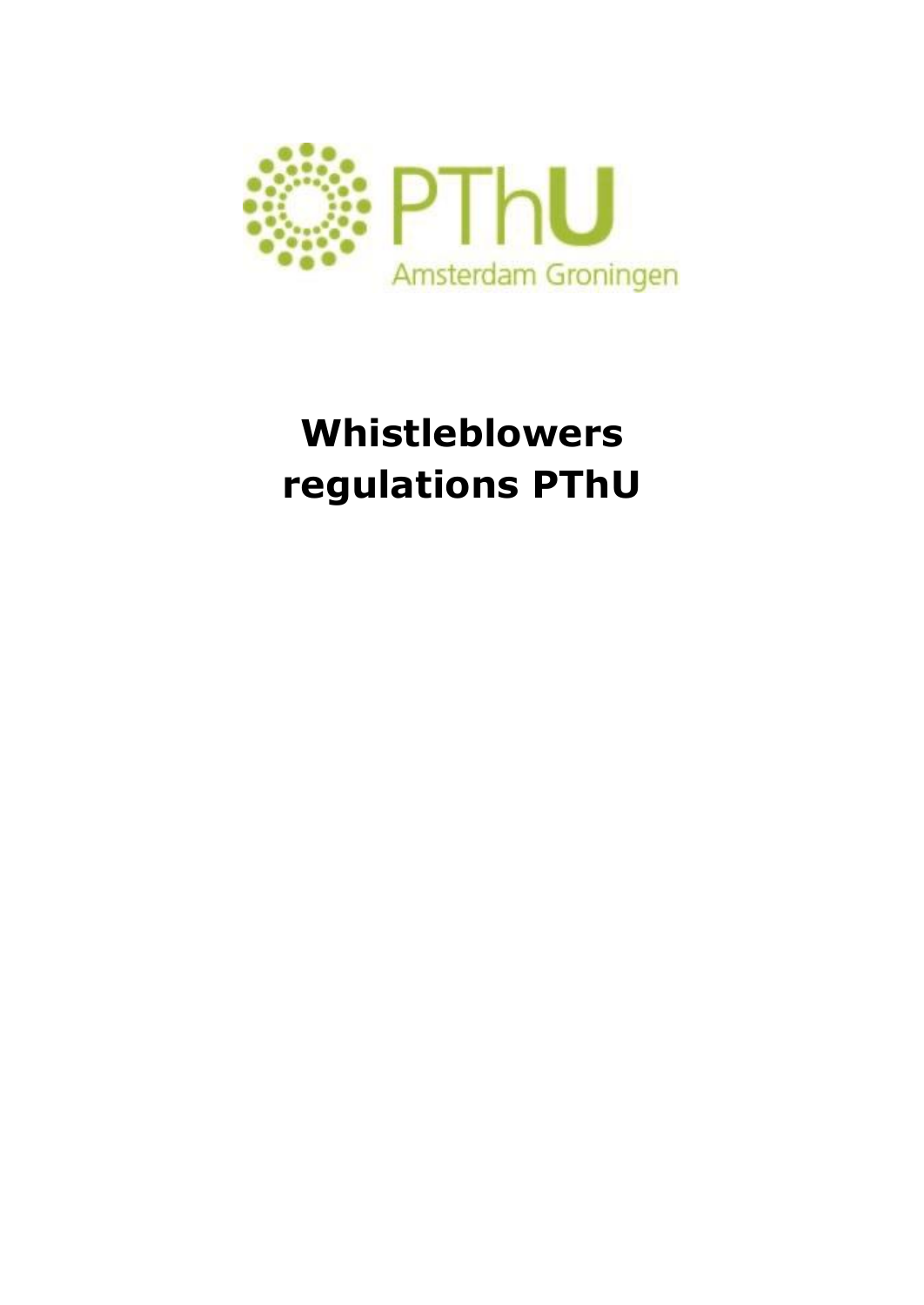

# **Chapter 1 General clauses**

#### **Article 1 – Notions**

These regulations understand by:

- a. A reporter: the person who reports (the suspicion of) abuse
- b. Competent authority: the Executive Board of the Protestant Theological University. If a report of (a suspicion of) abuse or a wrong concerns one or more members of the Executive Board, the competent authority is the Supervisory Council;
- c. The senior executive: the senior executive in charge of the employee who reports;
- d. The curriculum coordinator: the coordinator of the educational trajectory of the reporting student;
- e. The central facility for legal protection of students: the official secretary of the Executive Board of the Protestant Theological University or the student dean;
- f. The confidential intermediary: the confidential intermediary of the Protestant Theological University is also the confidential intermediary within the framework of these regulations;
- g. A counsellor: any person who is trusted by the reporting person and who is bound by confidentiality on the basis of their profession may act as a counsellor, e.g. the institution's general practitioner, a lawyer or legal assistant of the trade union;
- h. A suspicion of a wrong or abuse: a suspicion of a wrong or abuse on reasonable grounds regarding the Protestant Theological University or one of its constituting parts with respect to:
	- a. a serious (imminent) criminal fact;
	- b. a gross (imminent) violation of regulations;
	- c. a major (imminent) danger to public health, environmental safety;
	- d. (imminent) purposely incorrect information of public bodies;
	- e. an (imminent) waste of government resources, and
	- f. purposely withholding, destroying or manipulating information related to the facts described above;

These regulations apply to reports of (a suspicion of) a wrong or abuse, as intended sub h. These regulations do not apply to:

- i. a complaint relating to (alleged) violation of academic acting, including academic misconduct, which is treated along the procedures as described in the Regulations for the protection of academic integrity of the Protestant Theological University;
- j. a complaint relating to sexual intimidation, aggression, violence or discrimination which is treated along the procedures as described in the Complaints Regulations Undesirable Conduct of the Protestant Theological University;
- k. a complaint that is dealt with under the Complaints Regulations of the Protestant Theological University, forming part of the internal legal protection regulations for students, and dealt with in accordance with those regulations.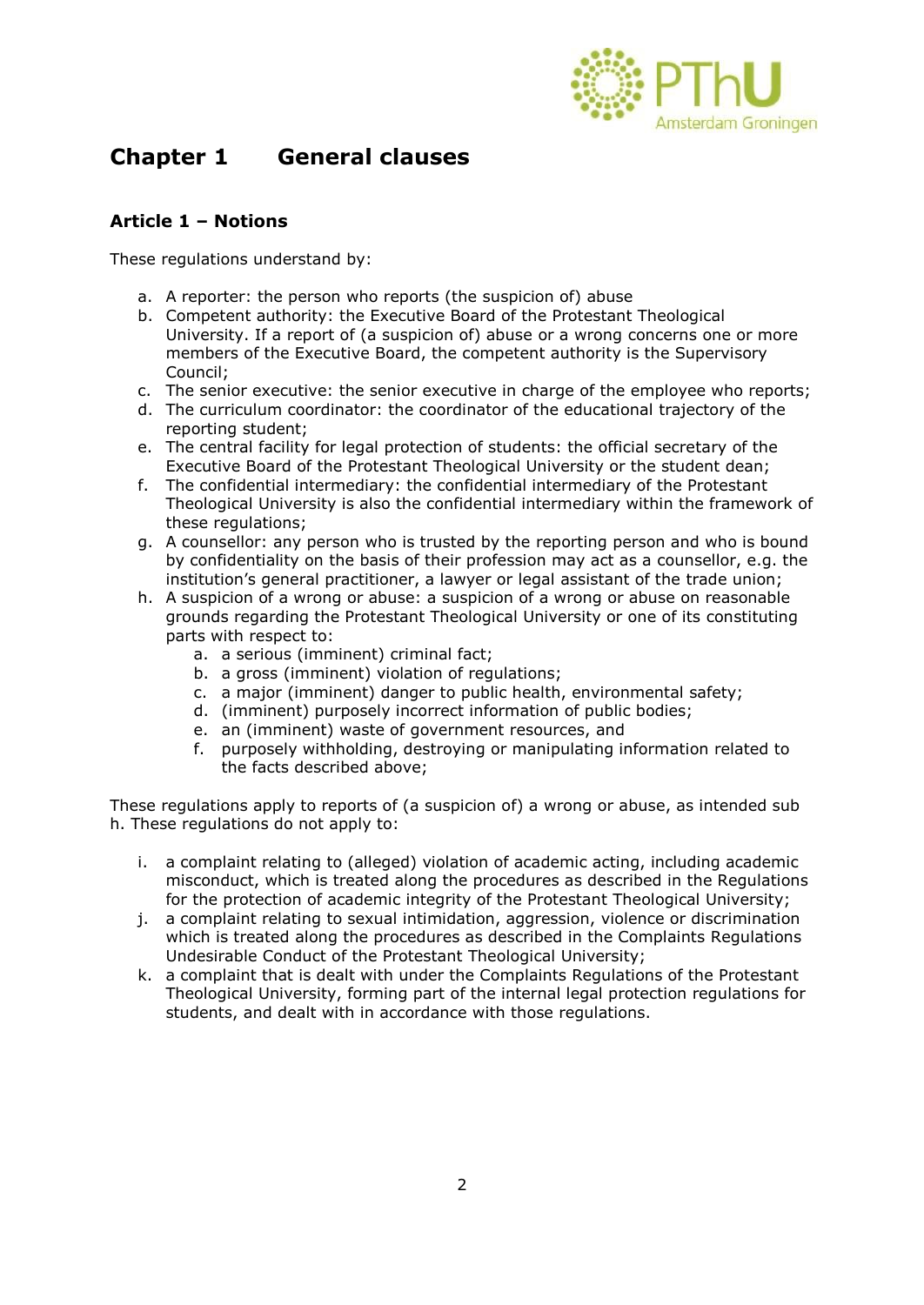

# **Chapter 2 Procedure**

## **Article 2 – Report**

- 1. A reporter has the right to report an existing wrong or abuse within the Protestant Theological university, or a reasonable suspicion of a wrong or abuse, respectively to his senior executive or the curriculum coordinator of the educational trajectory of the student.
- 2. Students may also report a wrong or abuse as intended sub 1, to the central facility for legal protection, in accordance with the regulations for legal protection of students.
- 3. If a reporter finds reporting to respectively his senior executive or the curriculum coordinator undesirable, he may report to the Executive Board or the operational manager or the confidential intermediary, in accordance with Article 3 of these regulations.
- 4. If a report of a suspicion of a wrong or abuse concerns one or more members of the Executive Board, the reporter may report to the Supervisory Council directly.
- 5. The reporter is not expected to be able to demonstrate that what he claims is true. However, he must be able to demonstrate that there is sufficient ground for a reasonable suspicion that something is wrong. He provides as much information as possible: names, dates, places and the reason for reporting.
- 6. A reporter may request the senior executive, curriculum coordinator or the competent authority not to divulge his identity; this request can only be revoked by the reporter himself.
- 7. Anonymous reports will not be taken into account.
- 8. The senior executive, the curriculum coordinator or the competent authority registers a report and the date of receipt without delay and has this registration signed by the reporter. The reporter receives a copy of the registration.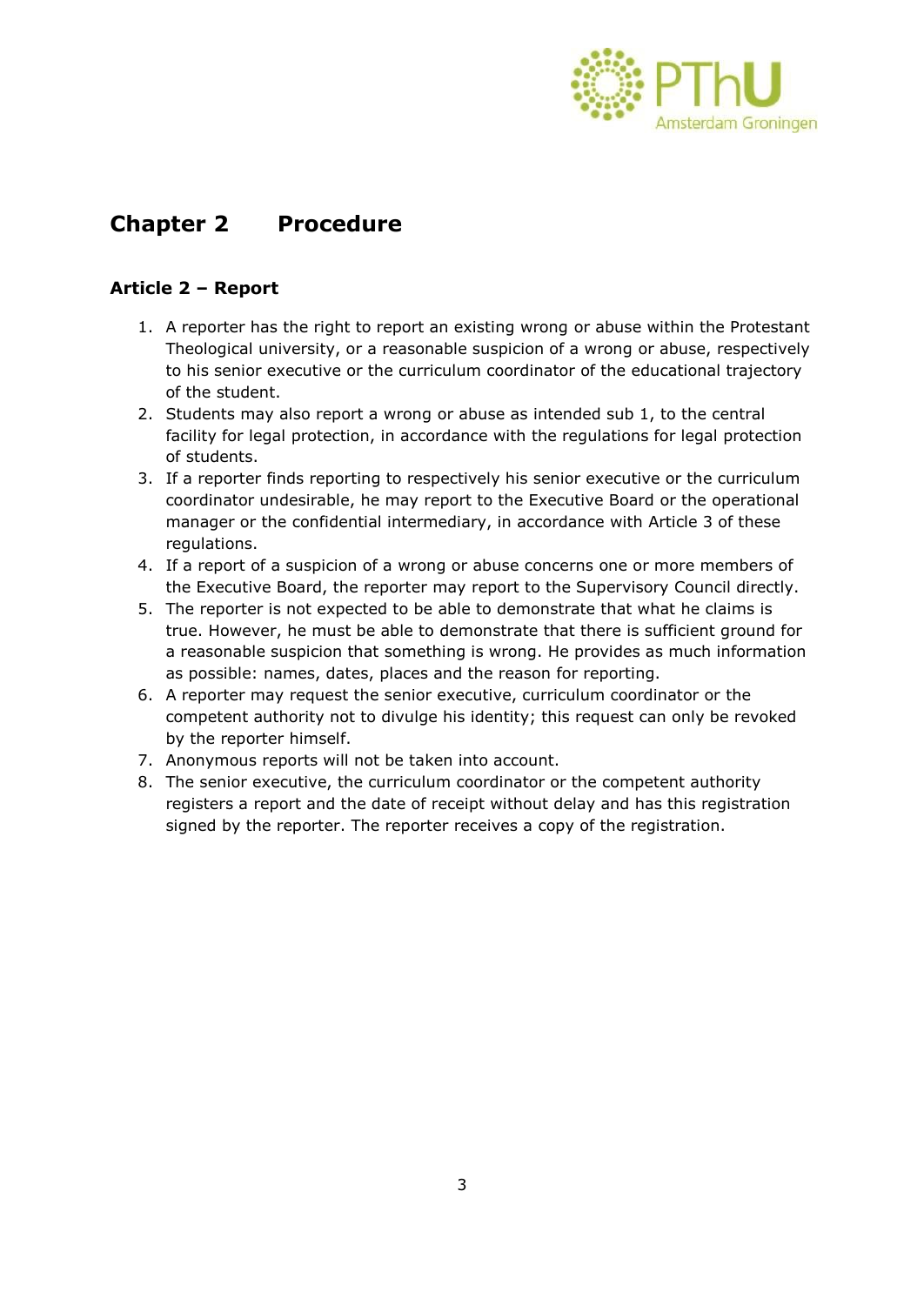

#### **Article 3 – Engaging a confidential intermediary**

1. If a reporter finds a report to the officials mentioned in Article 2 sub 1 and 2 undesirable (for the time being), he can discuss the suspicion of a wrong or abuse for advice with the confidential intermediary before deciding to actually report it.

If a reporter decides to report a wrong or abuse after a discussion with the confidential intermediary, he reports to one of the officials mentioned in Article 2 sub 1 or 2, or to the operational manager / Executive Board in accordance with Article 2 sub 3.

#### **Article 4 – Consultation**

- 1. A reporter may consult with a counsellor to discuss a suspicion of a wrong or abuse before reporting it.
- 2. The reporter is charged the expenses for consultation, if applicable.

#### **Article 5 – Immediate notification to the competent authority**

- 1. The senior executive, the curriculum coordinator, notifies the competent authority without delay of the reported suspicion and the date of receipt of the report.
- 2. The competent authority launches an investigation following a report of (a suspicion of) a wrong or abuse without delay. For each report the competent authority determines who is assigned the task of investigation.
- 3. In case the competent authority decides that the investigation should be carried out by a Committee of Investigation, this investigation is carried out in conformity with Chapter 3 of these regulations.
- 4. The competent authority confirms receipt of the report to the reporter within five days after receipt, where desirable by involving the senior executive, the curriculum coordinator. In the confirmation of receipt the reported suspicion of a wrong or abuse is described, as well as the moment when the suspicion was reported to the senior executive, curriculum coordinator.

#### **Article 6 – Stance**

- 1. Within a period of maximally six weeks following the moment of reporting (the suspicion of) a wrong or abuse, the reporter is notified in writing by or on behalf of the competent authority of their considered view with respect to the reported suspicion of a wrong or abuse, including mention of the steps that the report has led to.
- 2. If a considered view cannot be achieved within six weeks, the reporter is notified of this in writing and is informed of the envisaged term when such a view may be expected.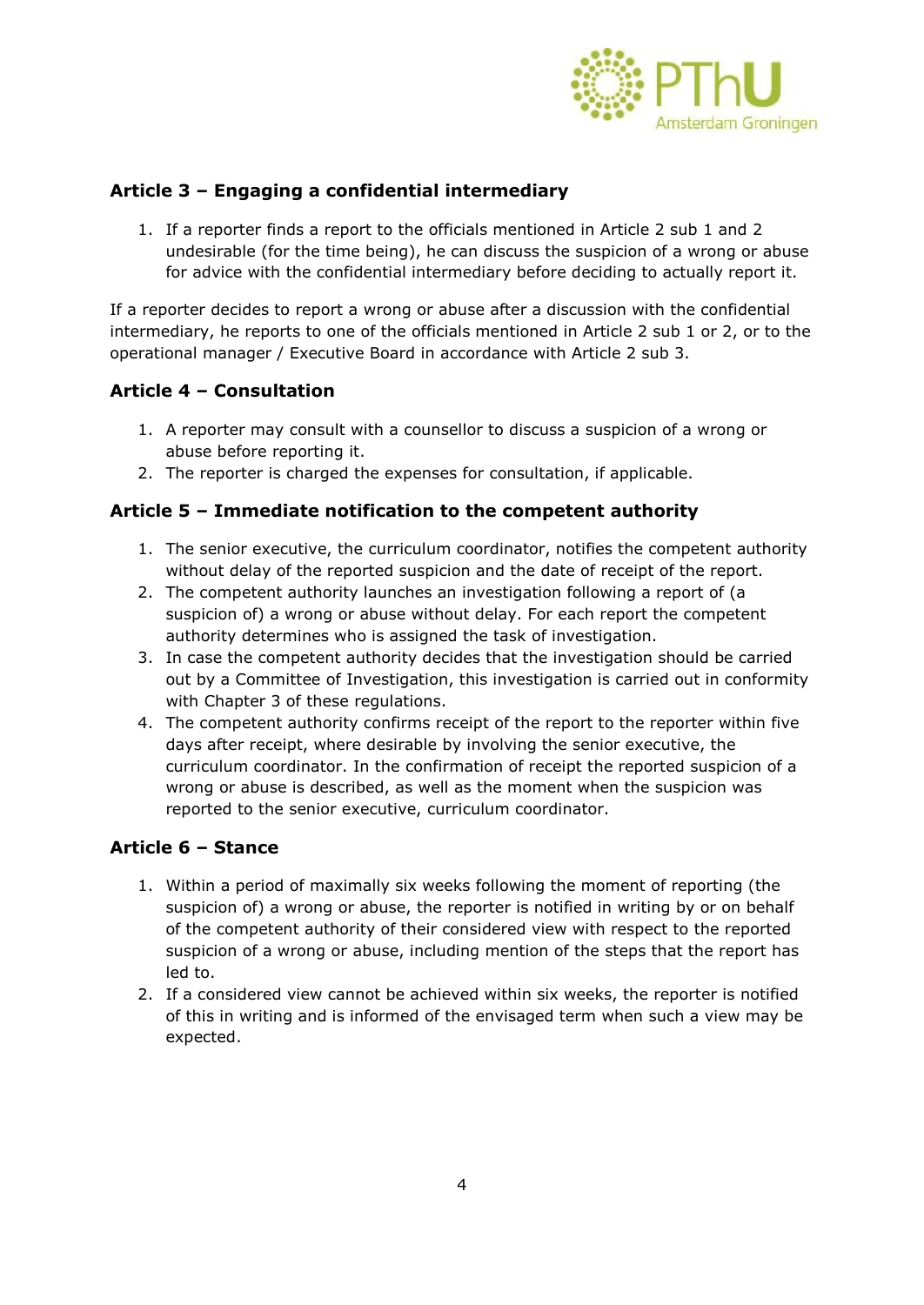

# **Chapter 3 Investigation**

## **Article 7 – Committee of investigation**

- 1. In connection with the investigation as intended in Article 5 sub 3, the competent authority appoints a Committee of Investigation, consisting of an independent external president and two members.
- 2. The competent authority provides the necessary official assistance for the Committee of Investigation.

#### **Article 8 – Investigation by the Committee of Investigation**

- 1. After the report has been forwarded by the president, the Committee of Investigation notifies the reporter of the fact that the report will be investigated by the Committee of Investigation, and informs him of the Committee's composition.
- 2. The Committee of Investigation is authorised to obtain any information which it deems necessary for the purpose of formulating its advice relating to the investigation on (the suspicion of) a wrong or abuse.
- 3. After completing the investigation, the Committee of Investigation draws up a report, in which the investigation is reported and recommendations, if applicable, are made.
- 4. The members of the committee and every third party involved in the investigation are bound by confidentiality with respect to what has come to their knowledge on the basis of their involvement.

#### **Article 9 – Final account of the investigation**

- 1. The Committee of Investigation submits its report to the competent authority for final judgment.
- 2. The competent authority reports in all cases to the Supervisory Council and the Committee of Investigation about a report and its resolution.